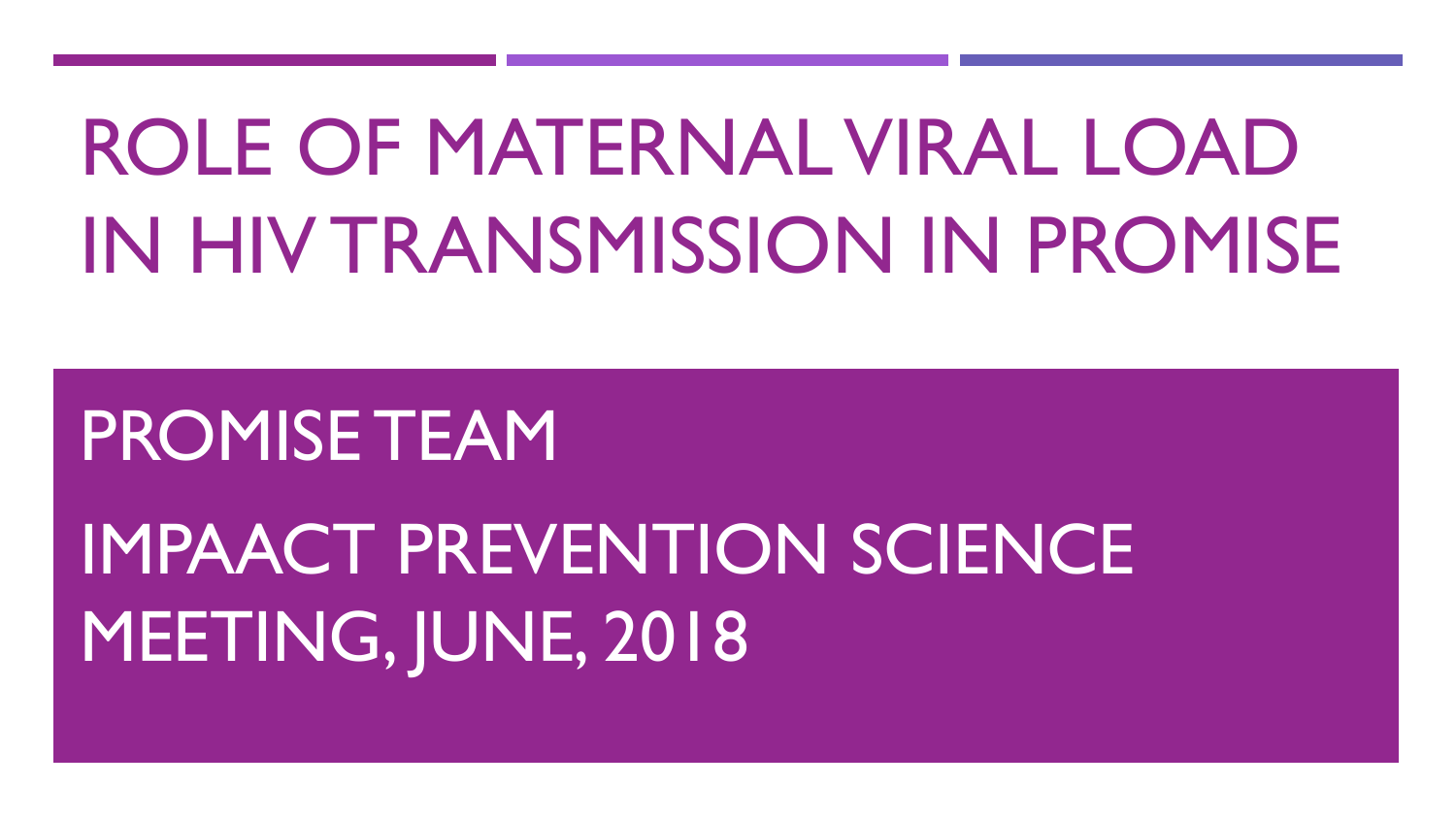#### **OVERALL STUDY: Randomizations Antepartum, Postpartum during Breastfeeding and at the End of Infant HIV Transmission Risk**

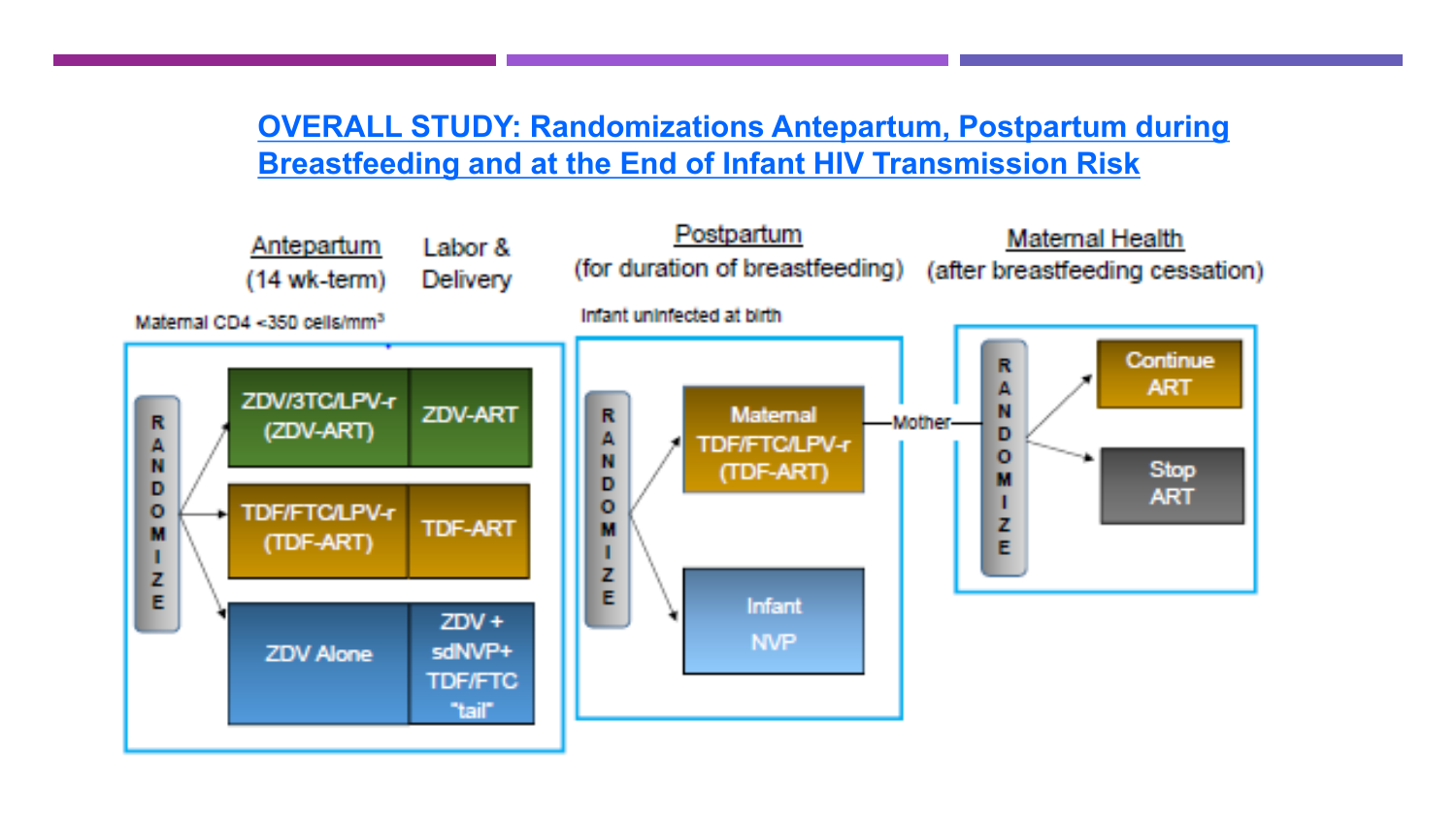## VIRAL LOAD ASSESSMENTS IN AP AND PP COMPONENT

- **In Antepartum Component, HIV RNA was assessed at** entry, week 4 and delivery/postpartum week 1
- **In Postpartum Component, HIV RNA was assessed at** weeks 1 (6-14 days postpartum, entry), 6 and 14, 26 and 50 weeks postpartum
- Both components, HIV RNA assessments were performed real-time for women receiving ART and stored and batched for those not receiving ART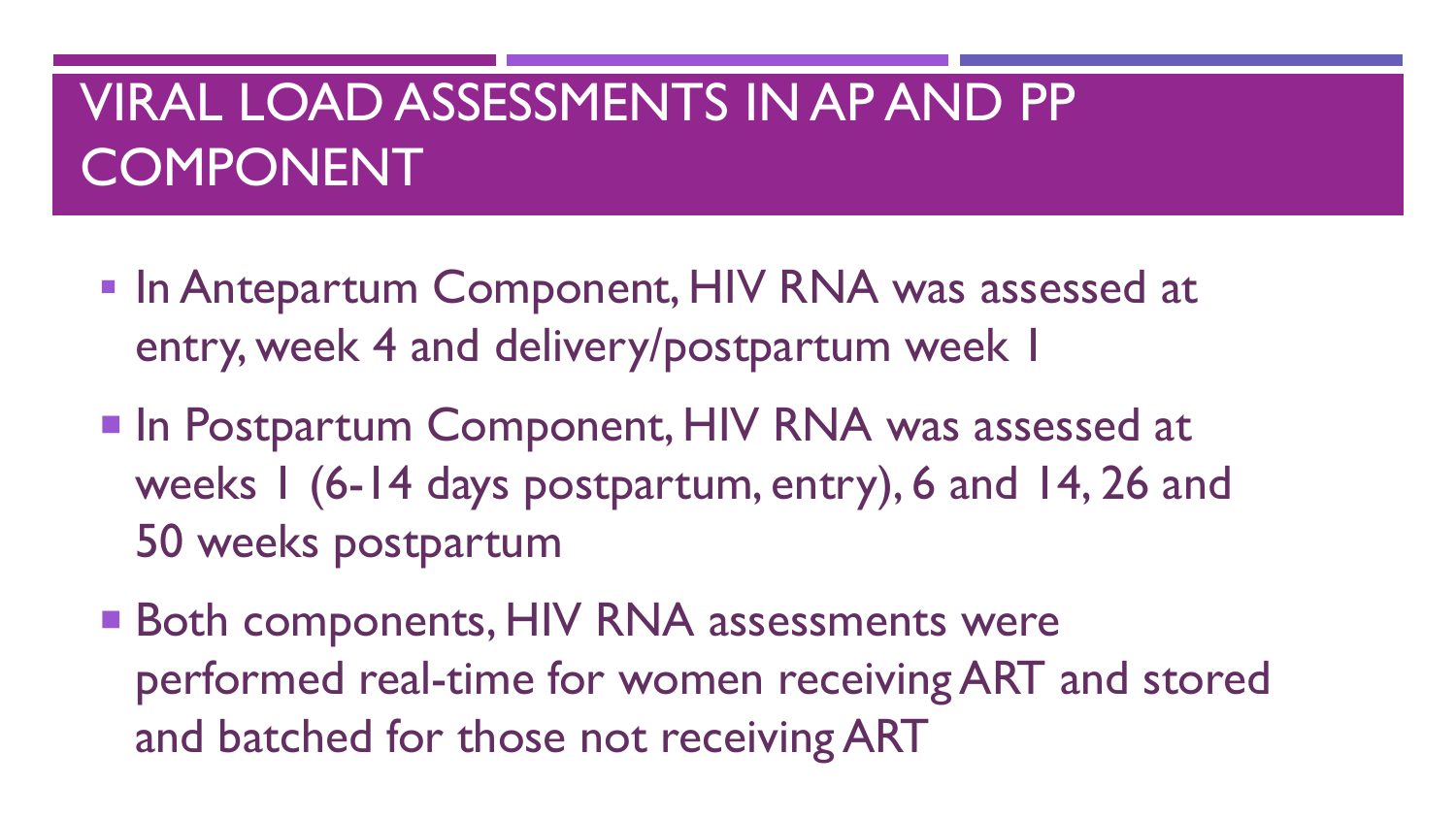## HIV TRANSMISSION IN THE ANTEPARTUM COMPONENT

#### **There were no differences in AP baseline viral load**

|                                                     |                         | Periods 1 and 2               |                       |                          | Period 2 Only                |                              |                       |  |
|-----------------------------------------------------|-------------------------|-------------------------------|-----------------------|--------------------------|------------------------------|------------------------------|-----------------------|--|
|                                                     | ZDV Alone<br>$(N-1543)$ | ZDV-Based ART<br>$(N = 1541)$ | Total<br>$(N = 3084)$ | ZDV Alone<br>$(N = 413)$ | ZDV-Based ART<br>$(N = 410)$ | TDF-Based ART<br>$(N = 406)$ | Total<br>$(N = 1229)$ |  |
| Viral load at enrollment -<br>$\log_{10}$ copies/ml |                         |                               |                       |                          |                              |                              |                       |  |
| Median.                                             | 3.8                     | 3.9                           | 3.9                   | 3.8                      | 3.8                          | 3.9                          | 3.9                   |  |
| IQR                                                 | $3.2 - 4.4$             | $3.3 - 4.5$                   | $3,2 - 4,4$           | $3,2 - 4,4$              | $3.2 - 4.4$                  | $3.3 - 4.5$                  | $3.2 - 4.4$           |  |

#### ■ Among infected infants, viral loads most often greater than 1,000 copies

|  | Subgroup                           | ZDV<br>Alone | ZDV-Based<br><b>ART</b>                 | <b>TDF-Based</b><br>ART | Difference, ZDV-Based ART and<br>TDF-Based ART vs. ZDV Alone | P Value for<br>Interaction |
|--|------------------------------------|--------------|-----------------------------------------|-------------------------|--------------------------------------------------------------|----------------------------|
|  |                                    |              | no. of mother-infant sets/total no. (%) |                         | percentage points (repeated CI)                              |                            |
|  | Maternal viral load at trial entry |              |                                         |                         |                                                              | 0.22                       |
|  | <1000 copies/ml                    | 0/299        | 1/253(0.4)                              | 0/57                    | $0.3$ (-0.4 to 1.0)                                          |                            |
|  | $\geq$ 1000 copies/ml              | 25/1083(2.3) | 6/1129(0.5)                             | 2/268(0.7)              | $-1.7$ (-2.8 to $-0.7$ )                                     |                            |
|  | Missing data                       | 4            |                                         | 0                       |                                                              |                            |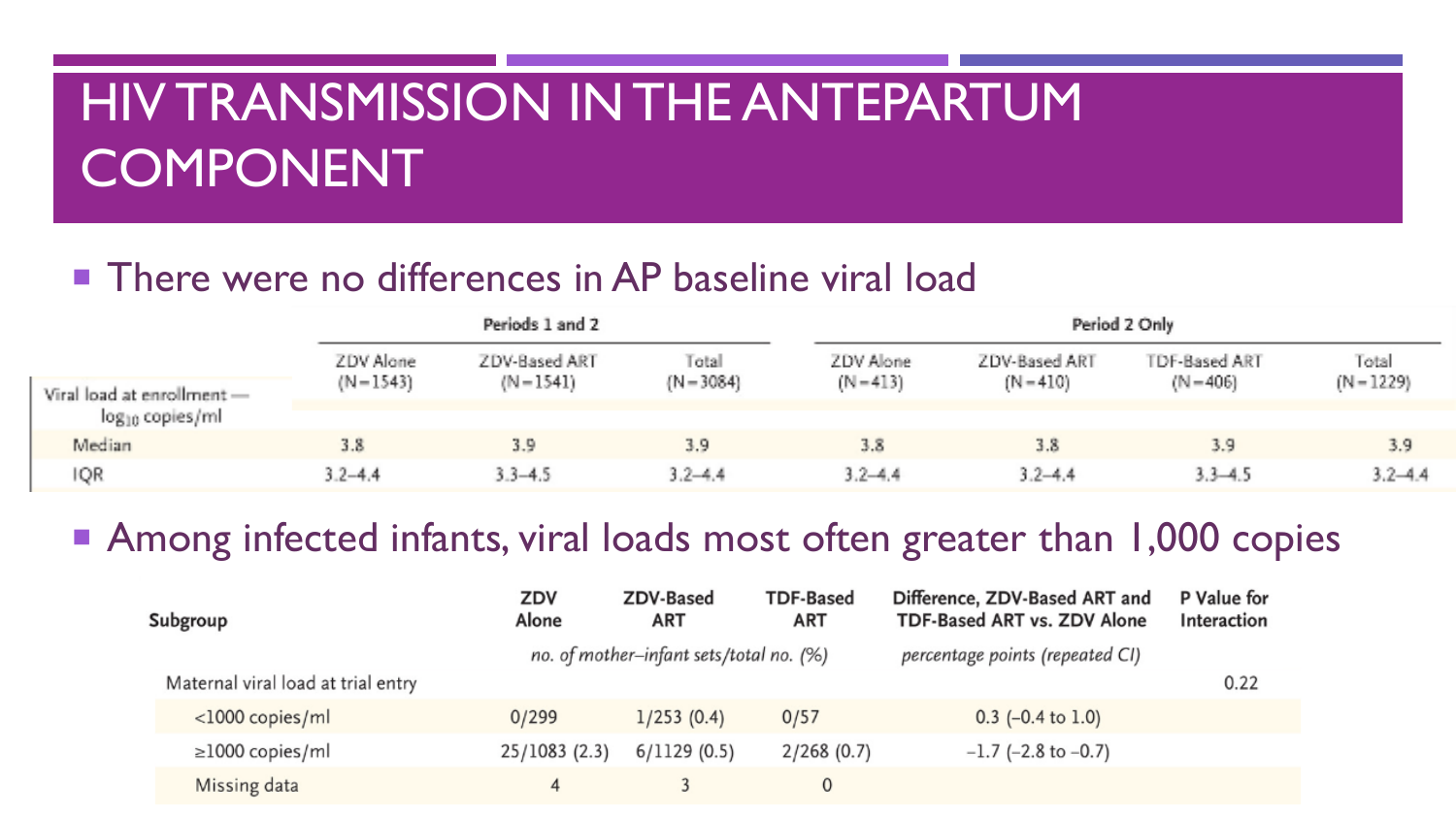## PATTERN OF MATERNAL VIRAL LOAD IN AP **COMPONENT**

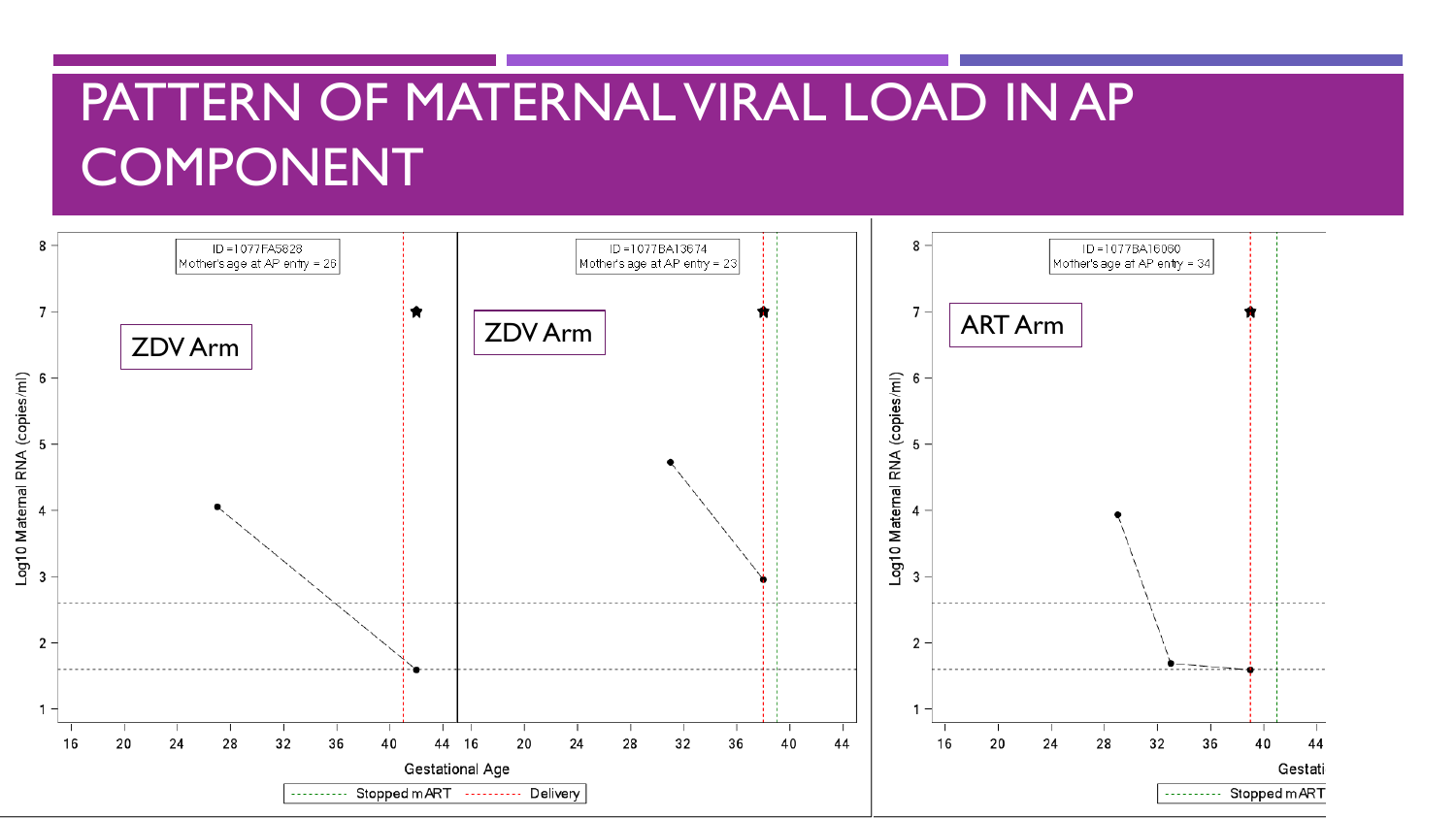## MATERNAL VIRAL LOAD IN POSTPARTUM COMPONENT

- **Maternal viral load was** similar at baseline
- By week 6, more women randomized to mART had undetectable viral load compared to those randomized to infant NVP
- **Similar distribution of** maternal viral loads persisted at subsequent measurements

| <b>Characteristic</b> |                                           | <b>Maternal</b><br><b>Triple ARV</b><br>$(N=1220)$ | <b>Infant Prophylaxis</b><br>$(N=1211)$ | <b>Total</b><br>$(N=2431)$ |
|-----------------------|-------------------------------------------|----------------------------------------------------|-----------------------------------------|----------------------------|
| <b>Baseline</b>       | N                                         | 1,220                                              | 1,211                                   | 2,431                      |
|                       | Median (Q1-Q3)                            | 222 (40-1,048)                                     | 400 (40-1,967)                          | 325 (40-1,450)             |
|                       | Min-Max                                   | 20-2,177,097                                       | 20-445,765                              | 20-2,177,097               |
|                       | N with RNA < 400 copies/ml                | 672 (55%)                                          | 604 (50%)                               | 1,276 (52%)                |
|                       | N with RNA between 400 and 1000 copies/ml | 239 (20%)                                          | 210 (17%)                               | 449 (18%)                  |
|                       | N with RNA $\geq 1000$ copies/ml          | 309 (25%)                                          | 397 (33%)                               | 706 (29%)                  |
| Week 6                | N                                         | 1,184                                              | 1,146                                   | 2,330                      |
|                       | Median (Q1-Q3)                            | 39 (39-250)                                        | 7,528 (1,375-30,942)                    | 399 (39-9,884)             |
|                       | Min-Max                                   | 19-1, 126, 783                                     | 19-1,747,043                            | 19-1,747,043               |
|                       | N with RNA < 400 copies/ml                | 1,034 (87%)                                        | 170 (15%)                               | 1,204 (52%)                |
|                       | N with RNA between 400 and 1000 copies/ml | 50(4%)                                             | 80(7%)                                  | 130 (6%)                   |
|                       | N with RNA $\geq 1000$ copies/ml          | 100 (8%)                                           | 896 (78%)                               | 996(43%)                   |

**PP Randomization Arm**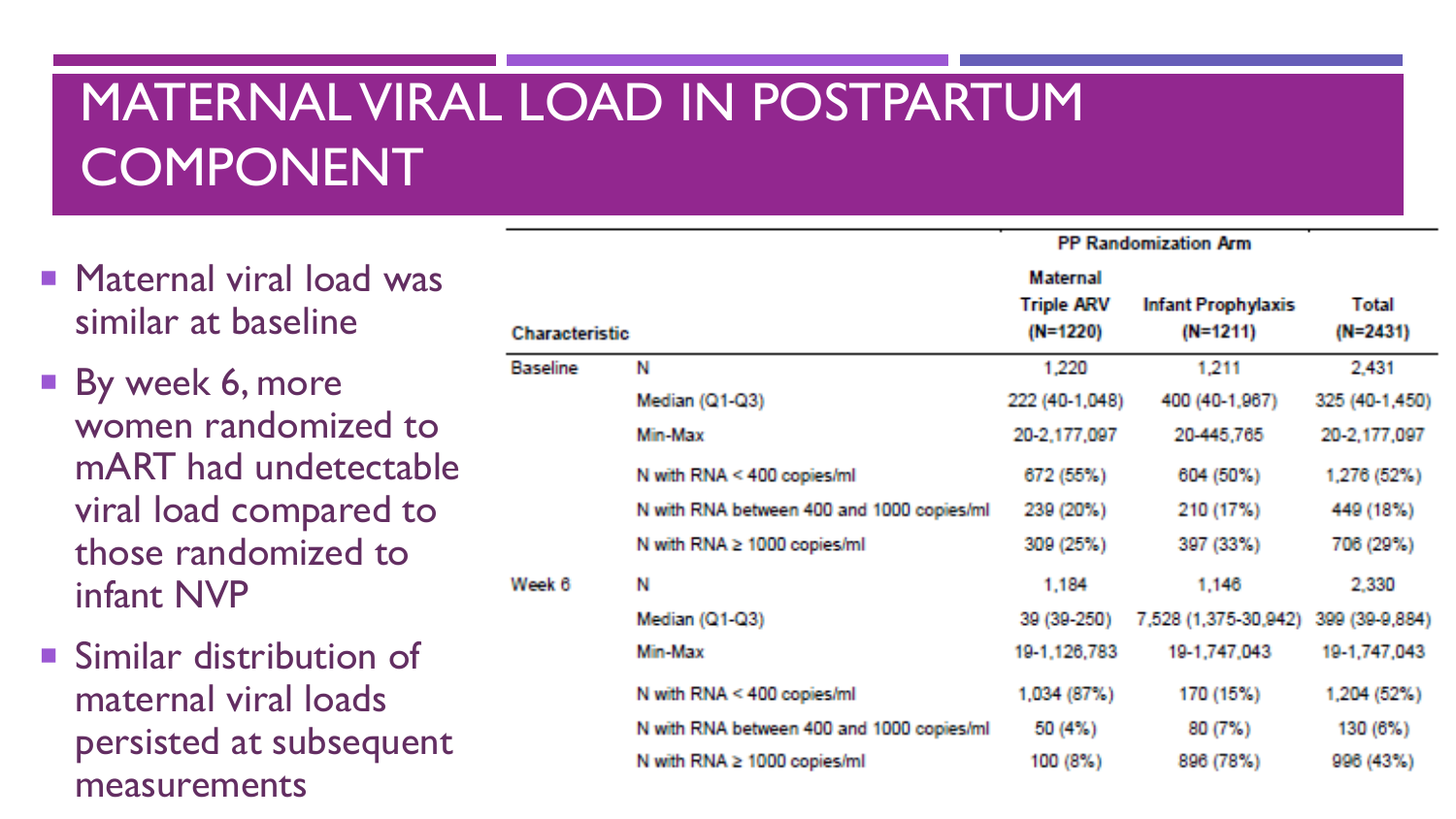#### MATERNAL VIRAL LOAD AND HIV TRANSMISSION IN PP COMPONENT

- Baseline maternal viral load was not significantly associated with infant transmission (p=0.11)
- Time-varying maternal viral load was significantly associated with infant HIV infection in the mART arm (hazard ratio (95% CI): 12.04 (2.54, 57.06)) but not in the iNVP arm (hazard ratio (95% CI): 1.04 (0.20 – 5.52))
- Of 7 postnatal infections in mART arm, 2 had maternal viral loads <40 copies/ml close to time of NAT detection in the infant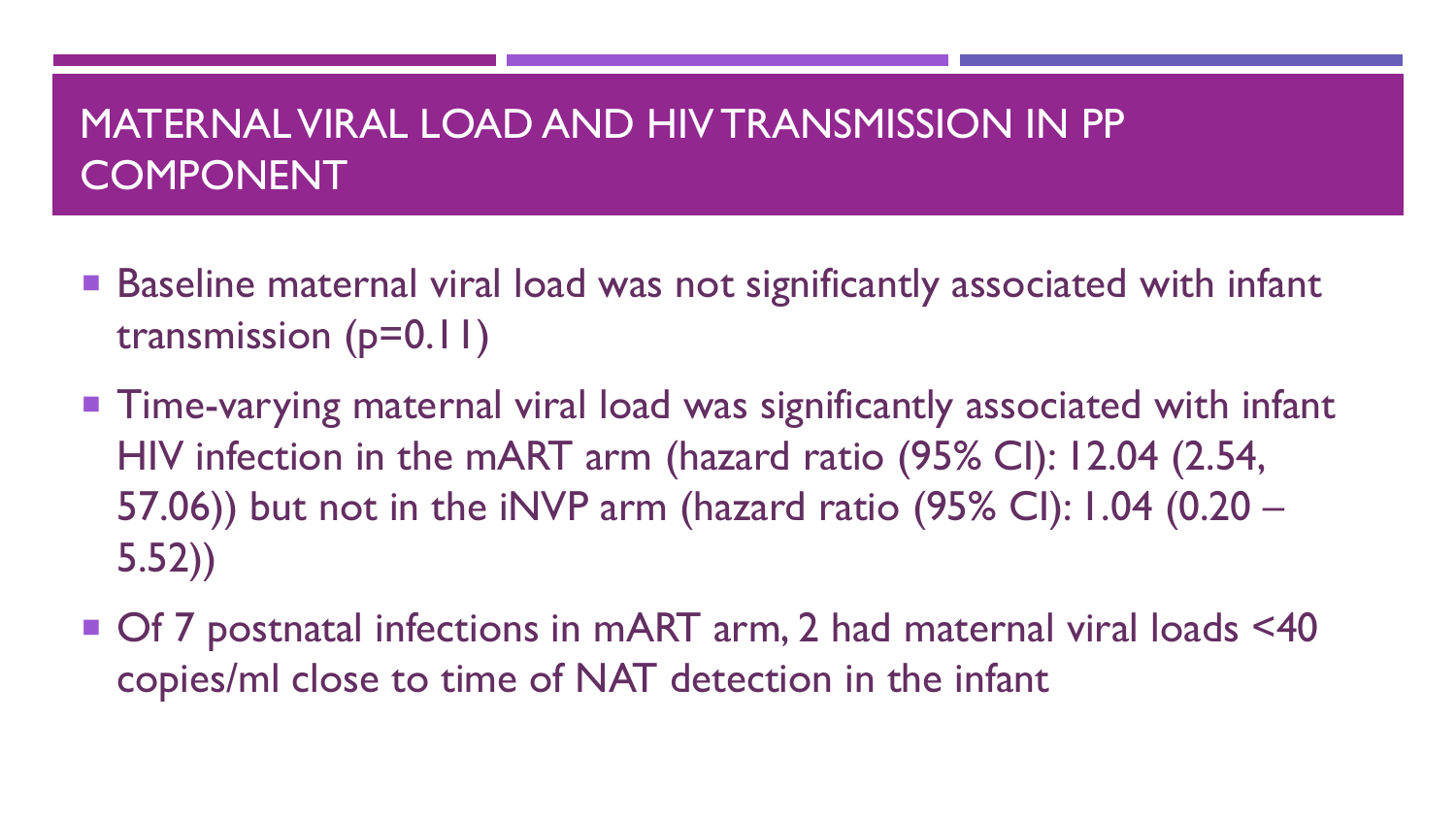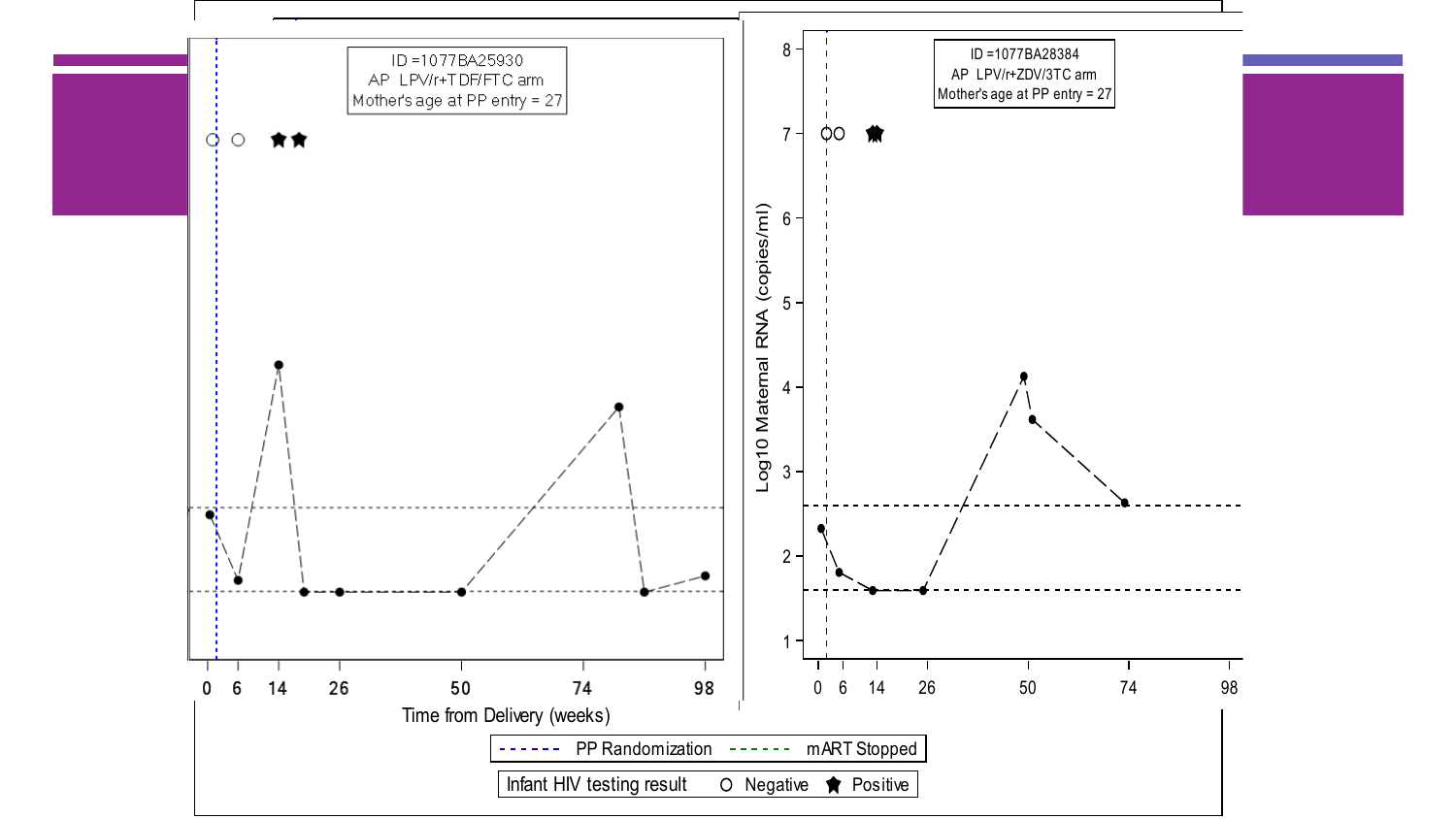